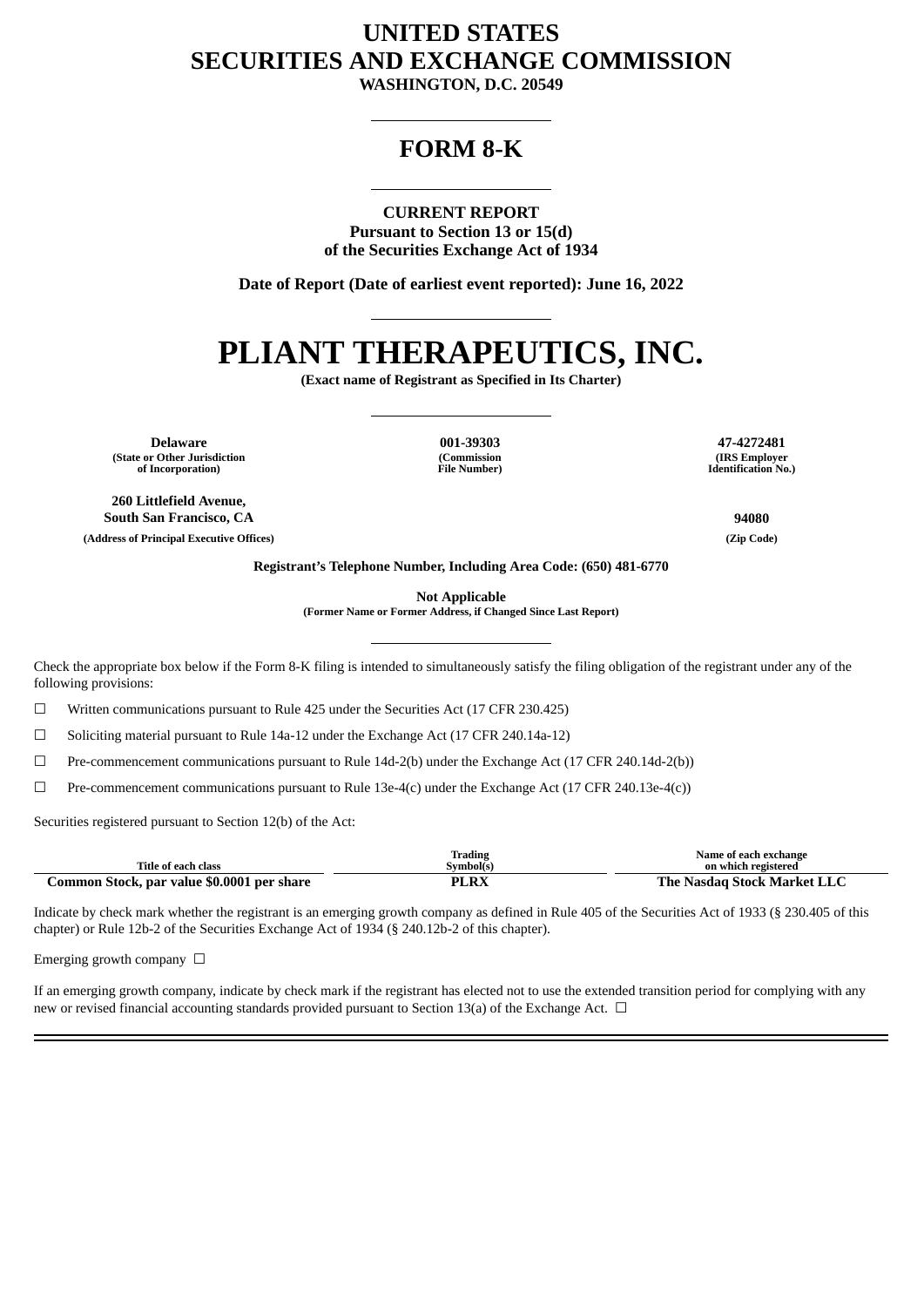#### **Item 5.07. Submission of Matters to a Vote of Security Holders.**

Pliant Therapeutics, Inc. (the "Company") held its Annual Meeting of Stockholders (the "Annual Meeting") on June 16, 2022. As of April 20, 2022, the record date for the Annual Meeting, there were 36,169,468 shares of the Company's common stock outstanding and entitled to vote at the Annual Meeting. The Company's stockholders voted on the following matters, which are described in detail in the Company's Definitive Proxy Statement filed with the U.S. Securities and Exchange Commission on April 29, 2022: (i) to elect John Curnutte, M.D., Ph.D. and Smital Shah as Class II directors of the Company to serve for a three-year term expiring at the Company's 2025 Annual Meeting of Stockholders and until his successor has been elected and qualified ("Proposal 1"), (ii) to approve, by non-binding advisory vote, the resolution approving the compensation of the Company's named executive officers ("Proposal 2"), (iii) to elect, by non-binding advisory vote, the frequency of future non-binding advisory votes on resolutions approving named executive officer compensation ("Proposal 3") and (iv) to ratify the appointment of Deloitte & Touche LLP as the Company's independent registered public accounting firm for its fiscal year ending December 31, 2022 ("Proposal 4").

**Proposal 1:** The Company's stockholders approved the election of the aforementioned Class II directors recommended for election at the Annual Meeting. The Company's stockholders voted for the Class II directors as follows:

| Nominee                    | For        | Withhold  |
|----------------------------|------------|-----------|
| John Curnutte, M.D., Ph.D. | 22,717,060 | 5,291,923 |
| Smital Shah                | 22,748,022 | 5,260,961 |

The broker non-votes for Proposal 1 totaled 6,124,917 shares of common stock.

**Proposal 2:** The Company's stockholders approved, by non-binding advisory vote, the compensation of the Company's named executive officers, as follows:

| For                                      | \gainst | bstain |
|------------------------------------------|---------|--------|
| 388.784<br>$\sim$ $\sim$<br>$\leftarrow$ | --      |        |

The broker non-votes for Proposal 2 totaled 6,124,917 shares of common stock.

**Proposal 3:** The Company's stockholders approved by non-binding advisory vote, the frequency of future non-binding advisory votes on resolutions approving named executive officer compensation, as follows:

| ONE YEAR         | <b>TWO YEARS</b> | <b>THREE YEARS</b> | <b>ABSTAIN</b> |
|------------------|------------------|--------------------|----------------|
| 4.029<br>27,954, | 29.118           | 21,831<br>71.      | 4,005          |

**Proposal 4:** The Company's stockholders ratified the selection of Deloitte & Touche LLP as the Company's independent registered public accounting firm. The votes cast at the Annual Meeting were as follows:

| For        | Against                                | Abstain |
|------------|----------------------------------------|---------|
| 34,121,601 | $\mathbf{r}$ and $\mathbf{r}$<br>0,315 | 5,984   |

No other matters were submitted to or voted on by the Company's stockholders at the Annual Meeting.